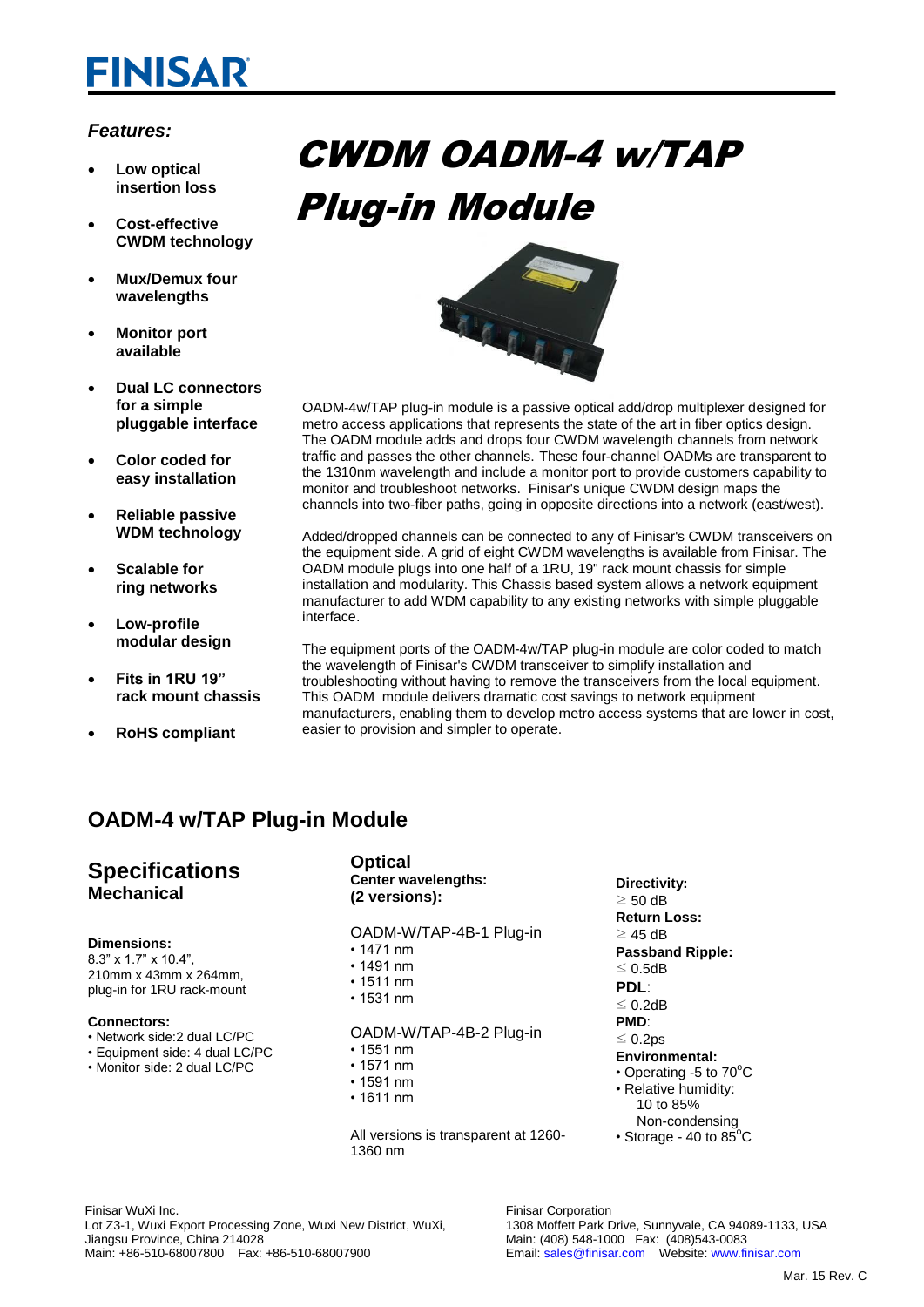| OADM-4 WITAP Plug-in Module Parameter Specifications |                         |      |                |                |                    |             |      |                                          |
|------------------------------------------------------|-------------------------|------|----------------|----------------|--------------------|-------------|------|------------------------------------------|
| Passband                                             | Max Insertion Loss (dB) |      |                |                | Min Isolation (dB) |             |      | Max Insertion Loss(dB)<br>(Monitor Port) |
|                                                      | Add                     | Drop | Pass<br>(1550) | Pass<br>(1310) | Add                | <b>Drop</b> | Pass | All Ports                                |
| Center<br>wavelength<br>$+/- 6.5$ nm                 | 1.8                     | 1.8  | 2.1            | 2.1            | 30                 | 30          | 15   | 23                                       |

### **OADM-4 W/TAP Plug-in Module Parameter Specifications**

**Note**: Connector loss included.

### **Front Panel**

FWSF-OADM-W/TAP-4B-1-LC Front Panel

Finisar



#### FWSF-OADM-W/TAP-4B-2-LC Front Panel



## **Dimensions** (Unit: inch)



# **Ordering Information**

# **Part Number Description**

4 Wavelengths Add/Drop MUX (1471, 1491, 1511, 1531) with TAP port Plug-in Module for FWSF-CHASSIS-2, LC connectors

FWSF-OADM-W/TAP-4B-2-LC 4 Wavelengths Add/Drop MUX (1551, 1571, 1591, 16131) with TAP port Plug-in Module for FWSF-CHASSIS-2, LC connectors